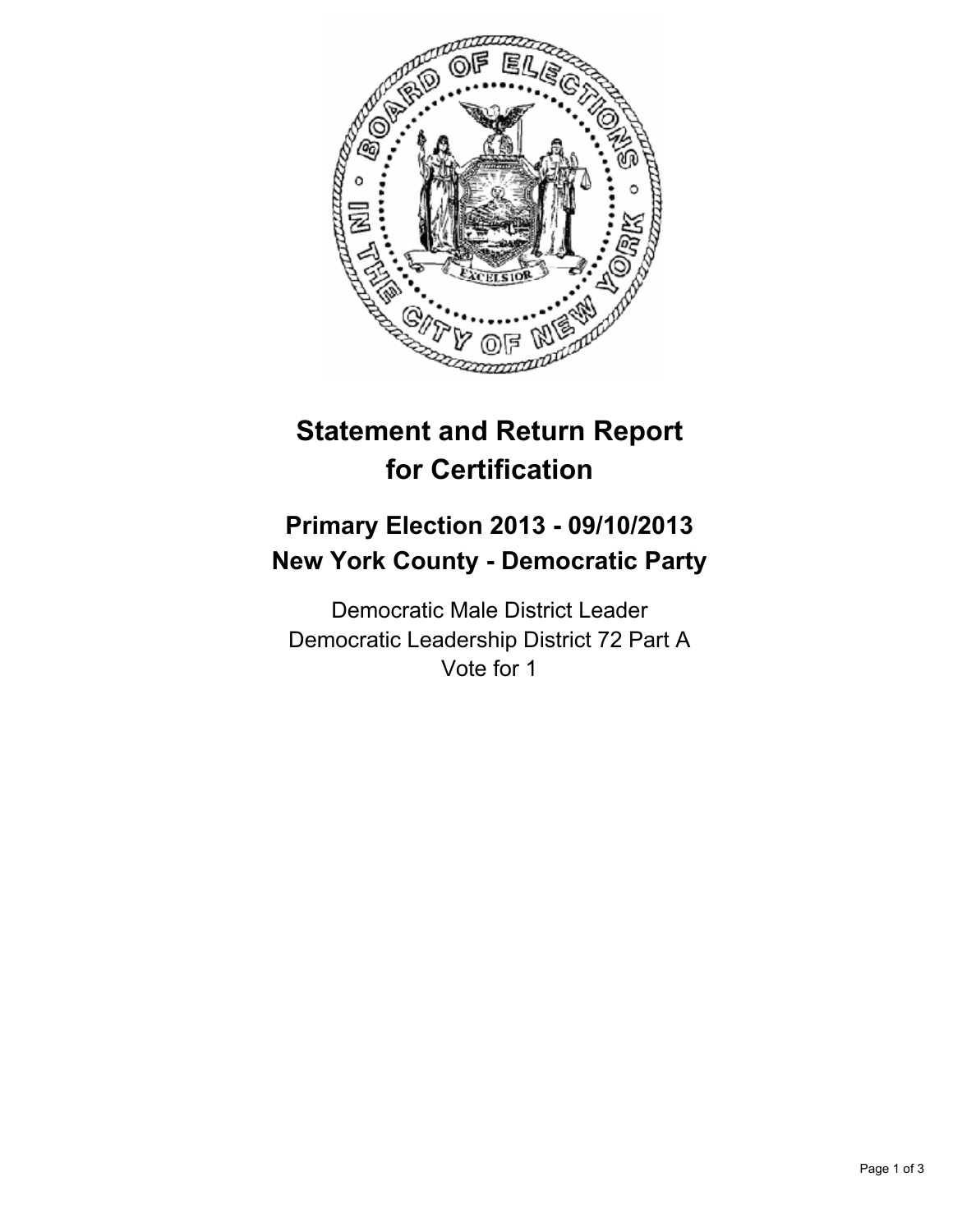

### **Assembly District 72**

| <b>Total Votes</b>   | 4.445 |
|----------------------|-------|
| <b>MICHAEL ORTIZ</b> | 893   |
| ADRIANO ESPAILLAT    | 3,552 |
| <b>AFFIDAVIT</b>     | 106   |
| SPECIAL PRESIDENTIAL | 0     |
| <b>FEDERAL</b>       | 0     |
| ABSENTEE/MILITARY    | 53    |
| <b>EMERGENCY</b>     | 0     |
|                      |       |